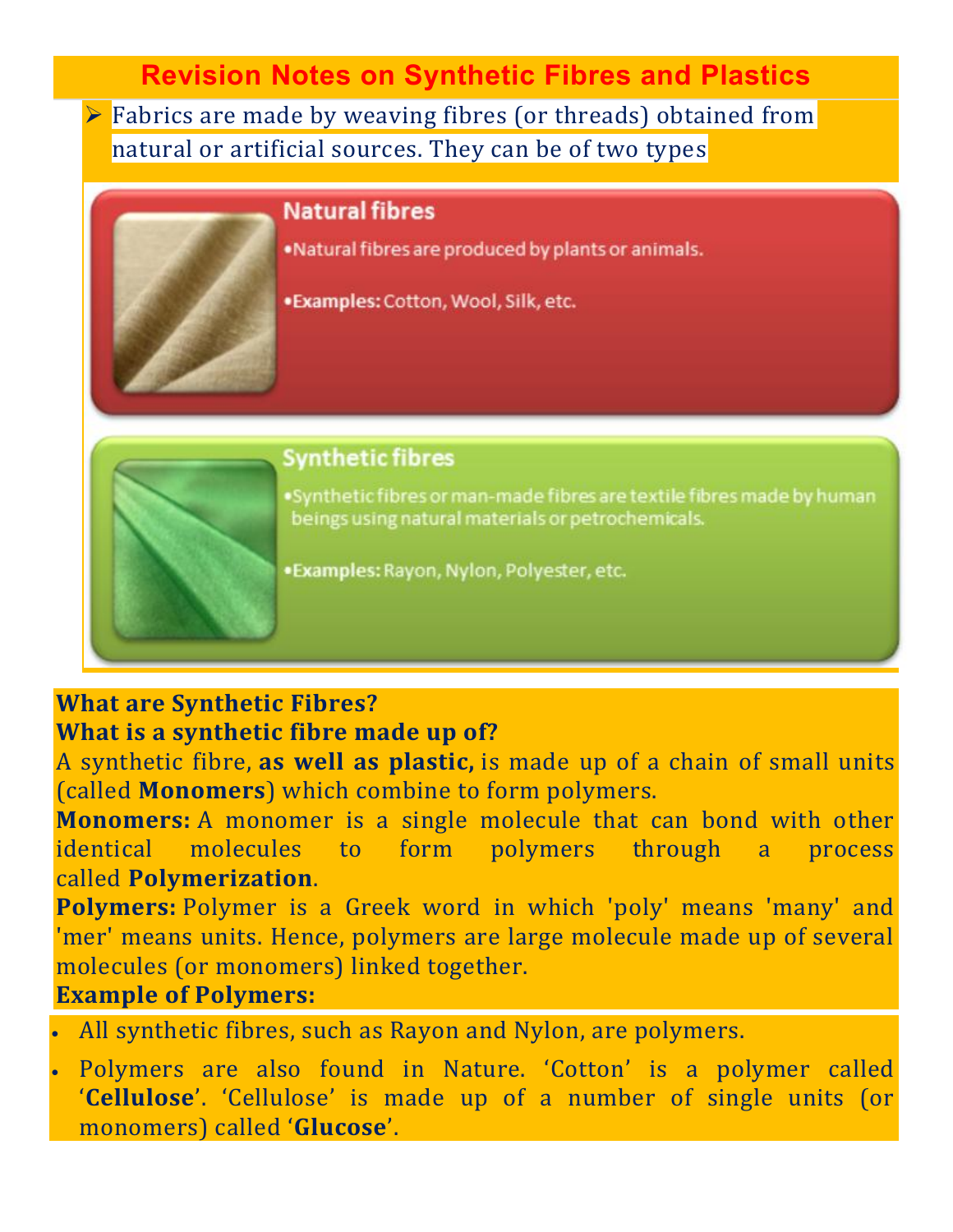

**Polymerization Reaction:** The process of linking small monomers together to form polymers is called **Polymerization**. **Types of Synthetic Fibres**

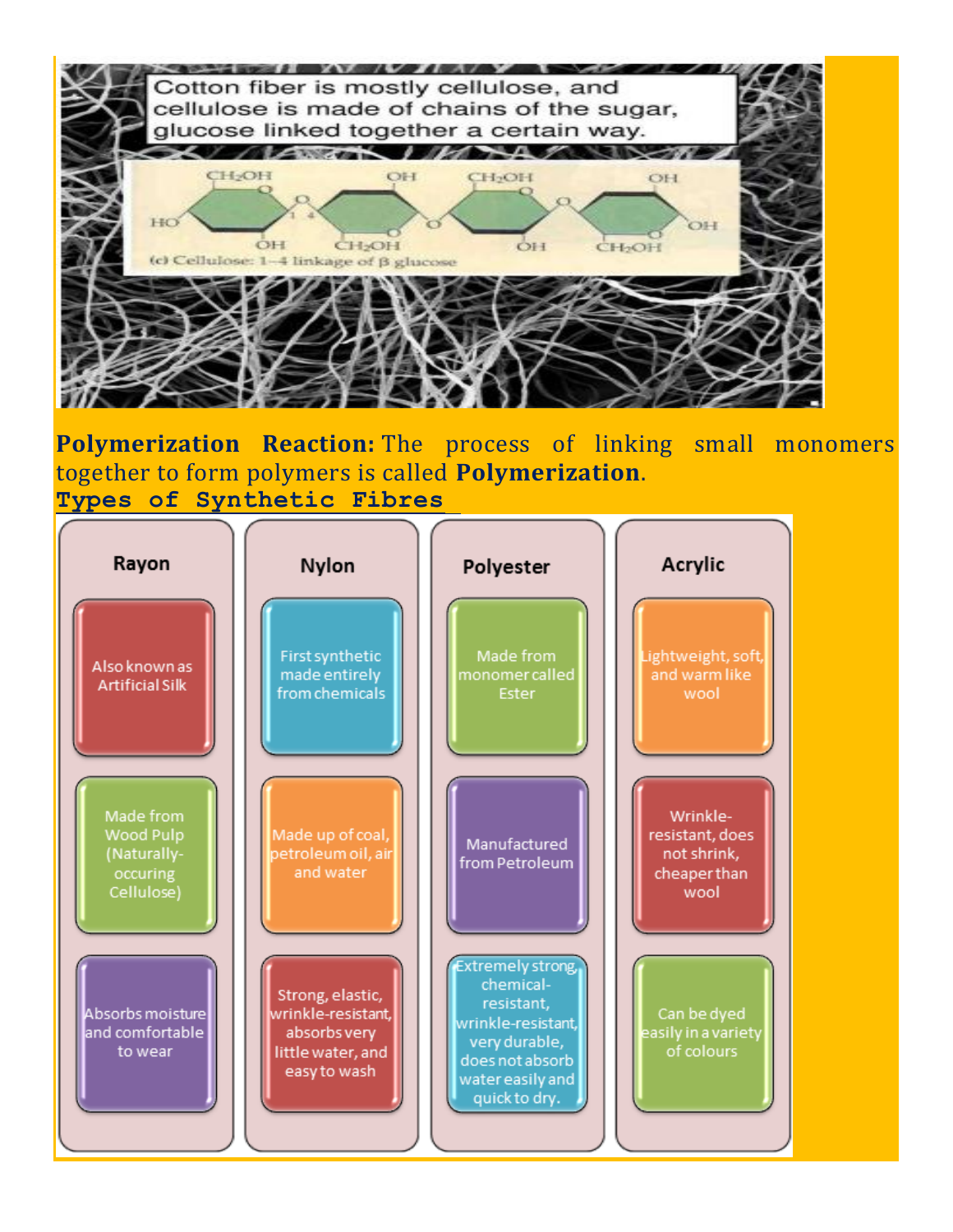### **Rayon**

# Cotton is a natural fabric, whereas Rayon is a semisynthetic one.



Rayon is a versatile fibre and can imitate the feel and texture of silk, wool, cotton and linen with drape and slipperiness akin to nylon.

### **Why Rayon is called artificial silk?**

Rayon resembles silk in appearance, texture and shine. Hence, it is also known as **Artificial Silk**.

Silk fibre was discovered in China and made from silkworms. It had a beautiful texture and was very costly. By the end of the 19th century, scientists managed to make an artificial silk-like fibre made by treating wood pulp chemically.

#### **Uses of Rayon**

This man-made fibre uses natural material (wood pulp) and can be woven like silk fibre. It is cheaper than silk and can be dyed in a variety of colours. It can be:

- Make apparels like suits, slacks, jackets etc.
- Make automobile tyre cords (because of its strength)
- Mixed with cotton to make bedsheets and bedspreads
- Mixed with wool to make carpets and blankets